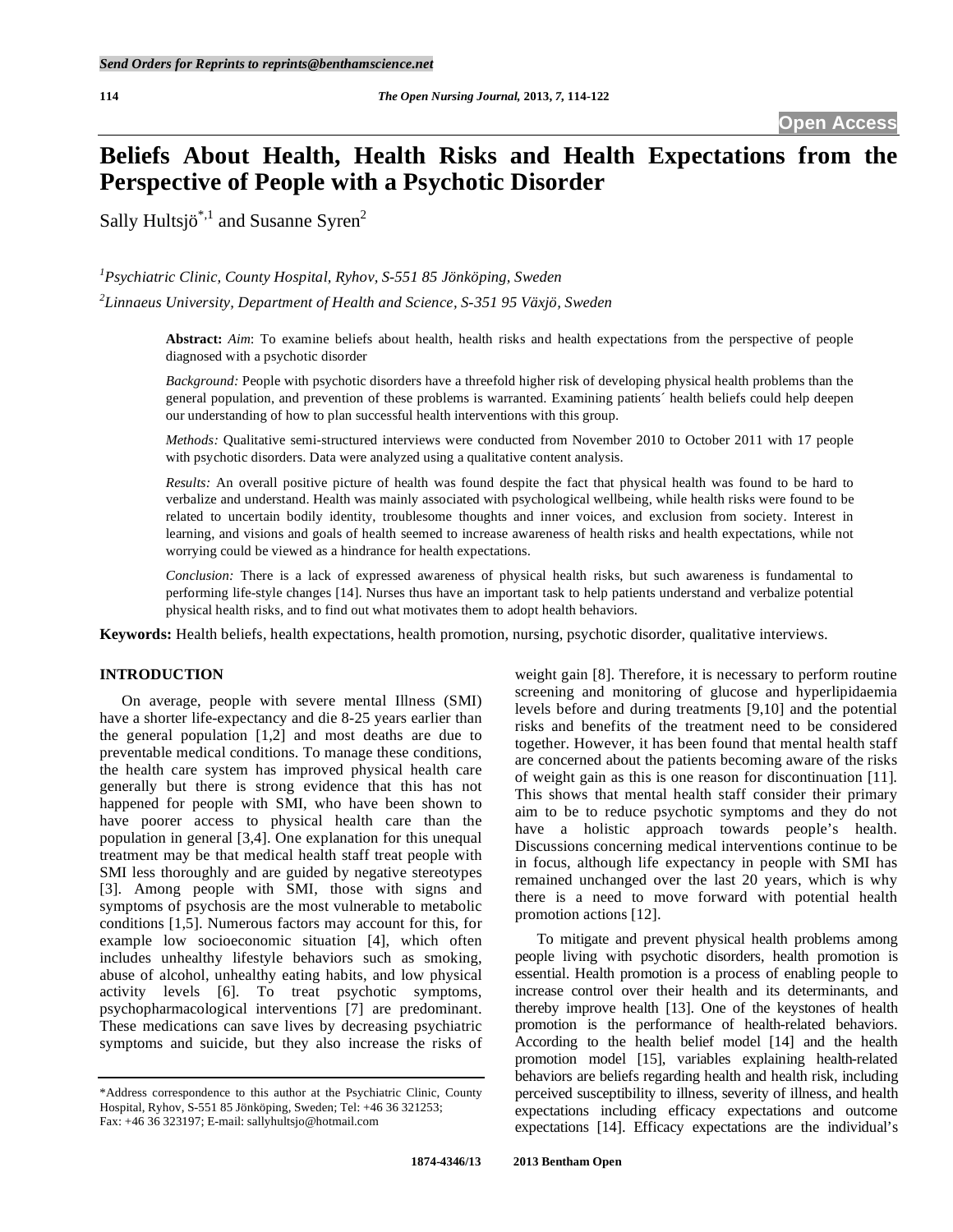own judgment of a person's capability to manage particular health behavior, and they need not reflect the actual health behavior [15]. Outcome expectations are the expected benefits to health due to a change of behavior. If a person has efficacy expectations and positive outcome expectations, this is a motivation to engage in healthy behavior. Thus, to understand a person's level of motivation to perform health actions, we need to understand people´s beliefs regarding health, health risks and health expectations [16]. Studies concerning health beliefs among people with psychosis, focus exclusively on beliefs about mental health [17], and knowledge of health risks and health expectations among persons with psychotic disorders is limited [18]. What is known is that people with SMI have difficulty in living healthily, understanding their medical problems, remembering appointments [19], and feel a limited sense of improved, subjective well-being after completing health interventions [20]. Those with symptoms of psychosis have been shown to have many difficulties carrying out lifestyle changes [5] as psychotic symptoms can create difficulties in maintaining concentration and assimilating new information [21]. It has also been found that people with psychotic disorders have highly positive attitudes towards their physical health care even when showing higher physical health risk parameters than general population [22]. Perhaps this is a result of limited health risk beliefs? For example, people participating in a quit smoking group, pointed out professional support, the cost of cigarettes, instructions from a doctor and advice from friends as important motivators to quit smoking [23] rather than the health risks of smoking. Among people on anti-psychotic drugs, as many as 86% believed that the drugs were responsible [24] for their overweight, and in one weight loss program, barriers to weight loss were identified as difficulty changing familiar eating habits [25]. If a person places the responsibility of overweight on family and psychopharmacological interventions this affects health behavior expectations negatively, as the person might lose belief in his/her own capability to affect his/her own health, and therefore may adopt passive health behaviors. To understand a person's level of motivation to perform health behaviors, individual beliefs concerning health, health risks and health expectations need to be further explored [16] as these variables provide motivation to engage in healthy behaviors.

#### **Aim**

 To examine beliefs about health, health risks and health expectations from the perspective of people diagnosed with a psychotic disorder.

## **MATERIALS AND METHODOLOGY**

## **Design**

 A qualitative explorative study design was selected as we were interested in understanding the participants' own beliefs about their health, health risks, and health expectations, which have not previously been explored. Content analysis is appropriate when existing literature on a phenomenon is limited, as it allows new insights to emerge [26] and identifies people's experiences and beliefs about the phenomenon under study.

# **Sampling Procedure**

 To catch many different voicing opinions the study was conducted in a mental health service in Sweden, both in a psychosis outpatient department at the psychiatry county

hospital and in a community mental health service. The psychosis outpatient department offers adequate treatment methods which are administrated according to the Health and Medical Service Act [27] and the Compulsory Institutional Care Act [28], and involve specialized treatments. The community mental health services are responsible for meeting the needs of acceptable housing and meaningful employment of individuals with certain functional disorders [29] and support those who live in the municipality [30]. We wanted to recruit a convenience sample of people who had been diagnosed with a psychotic disorder according to the ICD 10 code numbers F20-F29 [31], and who were receiving care from one or both of the services.

 First the managers of the services were contacted and given information about the study, after which they gave their written informed consent to implementation of the study. The managers informed health care staff working in their clinics, which then identified people who had been diagnosed with a psychotic disorder and who were willing to participate in the study. Those who were willing to participate gave their name and phone number, which were forwarded to the principal investigator who then contacted them to arrange a time and place for the interview. The participants chose the time and place for the interviews, eleven of which were carried out in the clinic and six in the participants' homes (Table **1**).

**Table 1. Characteristics of the Study Participants** 

| <b>Variable</b>                                  | Participants (N=17) |
|--------------------------------------------------|---------------------|
| Gender                                           |                     |
| Male                                             | 10                  |
| Female                                           | 7                   |
| Age (years)                                      | 34-66 (median 48)   |
| Country of Birth                                 |                     |
| Sweden                                           | 12                  |
| Iraq                                             | $\mathfrak{D}$      |
| Ethiopia                                         | 1                   |
| Bosnia                                           | 1                   |
| Syria                                            | 1                   |
| Antipsychotic treatment                          |                     |
| First generation antipsychotics                  | 5                   |
| Second generation antipsychotics                 | 9                   |
| Mixed first and second generation antipsychotics | 3                   |
| Diagnoses                                        |                     |
| Schizophrenia                                    | 5                   |
| Schizoaffective disorder                         | 6                   |
| Unspecified non-organic psychosis                | $\overline{c}$      |
| Delusional disorder                              | $\overline{c}$      |
| Paranoid schizophrenia                           | $\mathfrak{D}$      |

## **Data Collection**

 Data were collected between November 2010 and October 2011 during individual interviews while following an interview guide that included the questions: What is health for you and how can you control your health? What do you think about your future health and health risks? Three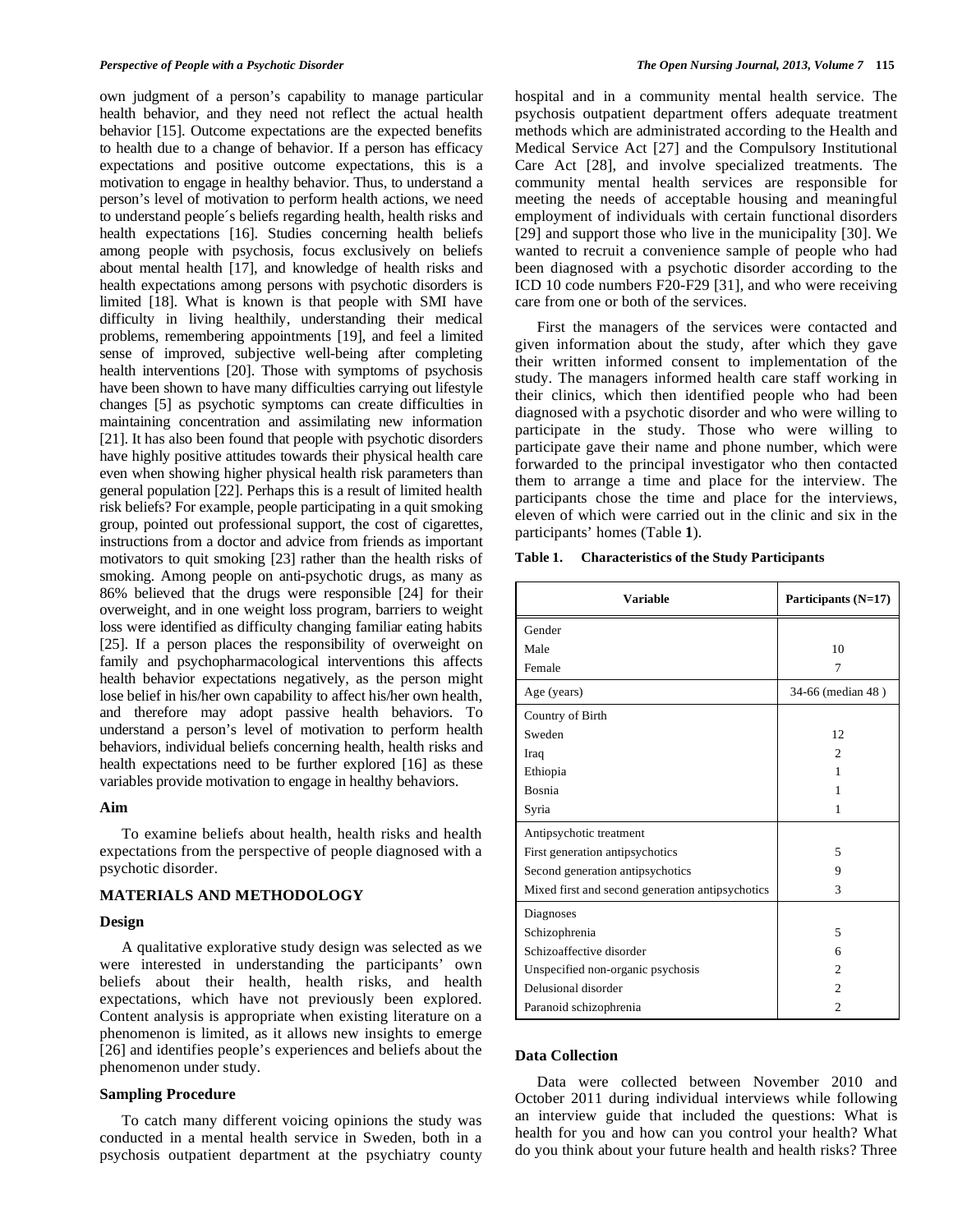test interviews (not included in the study) were carried out, leading to minor revisions of the interview guide. Each interview lasted for 0.25 to 1.5 hours in free-flowing discussions. The interviews were digitally recorded and transcribed verbatim. The texts were coherent.

#### **Data Analysis**

 The analysis is guided by the study aim; thus a conceptual framework [14], relevant to the research question, guided the analysis in this study. Before beginning to analyze the data, an initial coding scheme was developed, including three overall fields of interest, to explore concerning beliefs about health, health risks and health expectations. To obtain direct information from the study participants, the texts were first read through line by line to obtain a sense of the whole [26]. The text was then searched for statements related to the coding scheme. Significant statements or answers given by each participant were marked with a highlighter and longer statements were reduced to find the central part of each dialogue. The statements were sorted into three categories, one for each of the fields in the coding scheme, and the statements of each category were then further analyzed and sorted, with statements with similar meaning being brought together in subcategories. The categories and subcategories were compared to find dividing lines in order to establish categories that were separate from each other. The analyses also involved searching for beliefs, patterns and perceptions which could not be coded according to the coding scheme, and these were analyzed later to determine whether they represented a new category or a subcategory of an existing field. In the last step of the analysis, the subcategories and categories were given names that were as close to the participants' descriptions as possible to avoid excessive interpretation. To ensure trustworthiness the analyses were performed by a psychiatric nurse experienced in the care of people with psychotic disorders and the qualitative method as the coders´ knowledge and experience have a significant impact on the results [32]. Furthermore, the content of the categories was discussed and agreed with second author, which is another way to limit the risks of different interpretations and ensure trustworthiness in qualitative studies [33].

#### **Ethical Considerations**

 The study was approved by the Ethics Committee of Linkoping University in Sweden Dnr 2010/315-31. Before each interview, the participants were given verbal

information about the aim and the implementation of the study, and the voluntary nature of participation, which could be ended at any time without giving a reason. Written, informed consent was obtained in accordance with the declaration of Helsinki [34].

## **RESULTS**

 The results are presented in three categories based on the Health Beliefs model [14]: Beliefs about Health, Beliefs about Health Risks, and Health expectations. The variations in each category are presented in subcategories (Fig. **1**).

## **Beliefs About Health**

## *Health is Hard to Verbalize and Understand*

 This category shows that it is both difficult to understand and verbally explain what health is:

> *1: It´s impossible to tell what health is. I don't really think about it like that…I take each day for what it is.*

 These difficulties were also apparent in participants' many questions during the interviews about what a healthy behavior is and what to do to achieve health. Some of the questions concerned what food to eat, while other questions concerned which activities were advisable. Furthermore, it was found difficult to keep up with what was considered healthy due to the amount of quite easily accessible but ambiguous health information on the Internet.

## *Health is a Psychological Rather than a Physical Phenomenon*

 When health was verbalized by the participants it was first conceptualized as psychological well-being. Beliefs about health as being represented by mental stability and the capacity to put up with different kinds of feelings were prominent. Furthermore, to feel mentally well and to have peace of mind appeared as descriptions of health. Psychological health was also seen as related to feeling good when with others:

> *9: My son is important… how he makes me happy…and my sisters.*

> *4: it feels good being with others… talking about normal things…hanging out and having a good time.*

| <b>CATEGORY</b>                   | <b>SUBCATEGORY</b>                                                                                                                       |
|-----------------------------------|------------------------------------------------------------------------------------------------------------------------------------------|
| <b>BELIEFS ABOUT HEALTH</b>       | Health is hard to verbalize and understand<br>Health is psychological rather than a physical phenomenon<br><b>Health</b> is togetherness |
| <b>BELIEFS ABOUT HEALTH RISKS</b> | Uncertain bodily identity is a risk<br>Troublesome thoughts and inner voices are a risk<br>Exclusion is a risk<br>$\bullet$              |
| <b>HEALTH EXPECTATIONS</b>        | I have to learn<br>Goals and visions are important<br>٠<br><b>Health care professionals knows best</b><br>I don't have to worry          |

**Fig. (1).** The categories and subcategories explaining health and health risk beliefs among persons with psychotic disorders.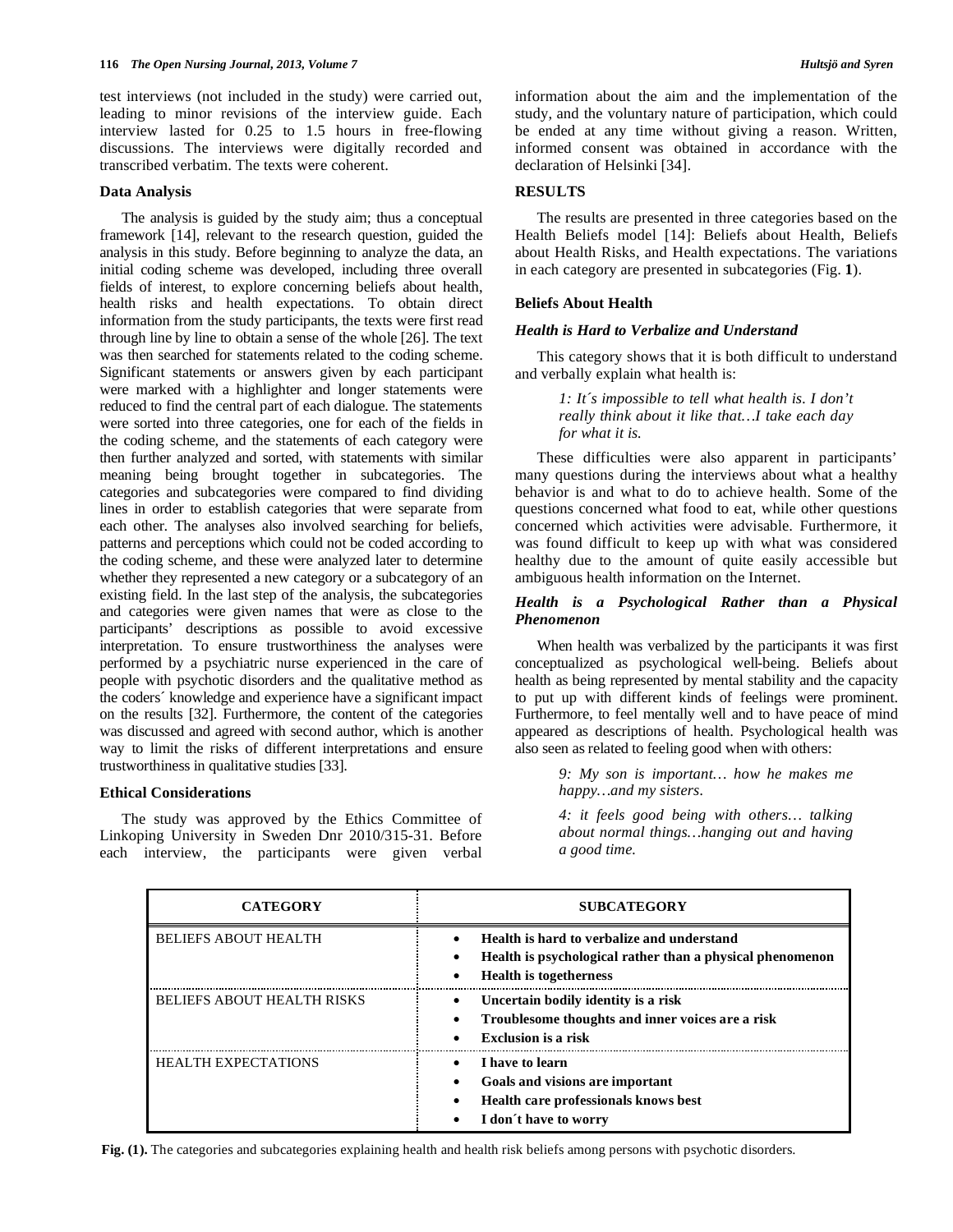#### *Perspective of People with a Psychotic Disorder The Open Nursing Journal, 2013, Volume 7* **117**

 While the phenomenon of health in general was hard to describe by the participants, beliefs about how physical health manifests itself in the body were rare during the interviews. The salient beliefs about aspects of physical health were general and comprehensive and were defined as being agile and free from pain, and as a phenomenon which needed adjustment to time and one´s own capacity and will:

> *13: It needs to be adjusted to suit my age and capacity… Not setting unrealistic goals… but managing to do things I want.*

## *Health is Togetherness*

 Beliefs about health appeared to be related to earlier experiences of togetherness with relatives as well as to cultural behaviors and traditions. Feeling healthy could be associated with memories from the childhood or spending time with family members. Specific lifestyles and cooking traditions were referred to as healthy ways of living. Such beliefs appeared especially distinctly among the foreign-born participants:

> *4: Health is… in Ethiopia… we drink wine more often which is good to prevent cardiovascular disorders… it helps… also where I am from we are more active interacting with each other… we don't have to sit alone… we don't lock the door… we are together. It's a different social life.*

#### **Beliefs About Health Risks**

#### *Uncertain Bodily Identity is a Health Risk*

 It was made clear that health risks were related to beliefs about the body and about beliefs about how others perceive your body. The participants voiced dissatisfaction with the way their bodies looked, and descriptions of themselves as fat were common. The importance of being thin, wearing fancy clothes and looking good was highlighted as evidence of feeling mentally good:

> *14: It is all about how you look…it is important to look good.*

 Consequently, the participants described experiences of problematic eating behaviors:

> *13: I was so afraid of being fat when I was a teen… …It still affects me because I think about it all the time… I am ashamed because of that experience…I ate and threw up…even today I have to force myself to accept that I have eaten too much, it is OK and I'll stop here… instead of thinking I've spoiled it all so I might just as well continue eating.*

 The body was also seen to reveal to others that one was suffering from a mental illness:

> *16: If I feel unattractive… I stay inside… feeling people staring at me …I feel insecure about myself…people can tell that I am ill by the way I look.*

 Uncertainty regarding sexual orientation also appeared to be an issue which negatively affected health:

*16: I wonder if I am homosexual… It's bugging me all the time… if I knew… things would be so much easier… at the same time, I'm scared to find out.* 

#### *Troublesome Thoughts and Inner Voices are a Health Risk*

 Major complications of health in everyday life were too many disruptive thoughts or internal voices, as described below:

> *8: It is difficult because at night I eat in front of the TV… ice cream, sweets, chocolate… if I haven't spoken to anyone that day… and I hear a lot of voices and they tell me things… it affects me… I feel sorry for myself and eat for comfort… The voices are tiring… it is difficult…*

 Inner voices and thoughts were described as causing inner stress, which was seen as a health risk.

## *Exclusion is a Health Risk*

 It also appeared that limited opportunities for participation in work and society represented prominent health risks. Exclusion could involve beliefs of not having enough strength to be part of the society. It could also be about being scared to be pushed towards a real job. Another reason for exclusion was a belief that one was vulnerable to stress, and fear of becoming psychotic again. One man from Iraq shared his history of stress:

> *10: We stayed in Sweden for five years without a residence permit… they extended our stay six months at a time… I felt ill and stressed… it is better now…since we got residence permits.*

## **Health Expectations**

 This category points out that learning, visions and goals regarding health create successful health consequences and that placing the responsibility for health on others can also reduce health expectations.

# *I have to Learn*

 Participants found it advantageous to be aware of factors affecting health. Those who found it relevant and interesting to know how to act to achieve health and avoid future health risks were active in searching for this information. Below, it is shown that finding information about what is good for your health was regarded as easy:

> *10: On the web you can read about the latest research findings and news… they publish news continuously… you don't even have to look for it.*

 One girl described how she educated herself in order to increase her knowledge about health and health promotion; an experience that she found useful:

> *16: I want to learn more about health and psychiatry… I feel the knowledge is useful for me… It encourages reflection.*

 Participants illustrated the successful consequences of adapting their knowledge. For example quitting smoking was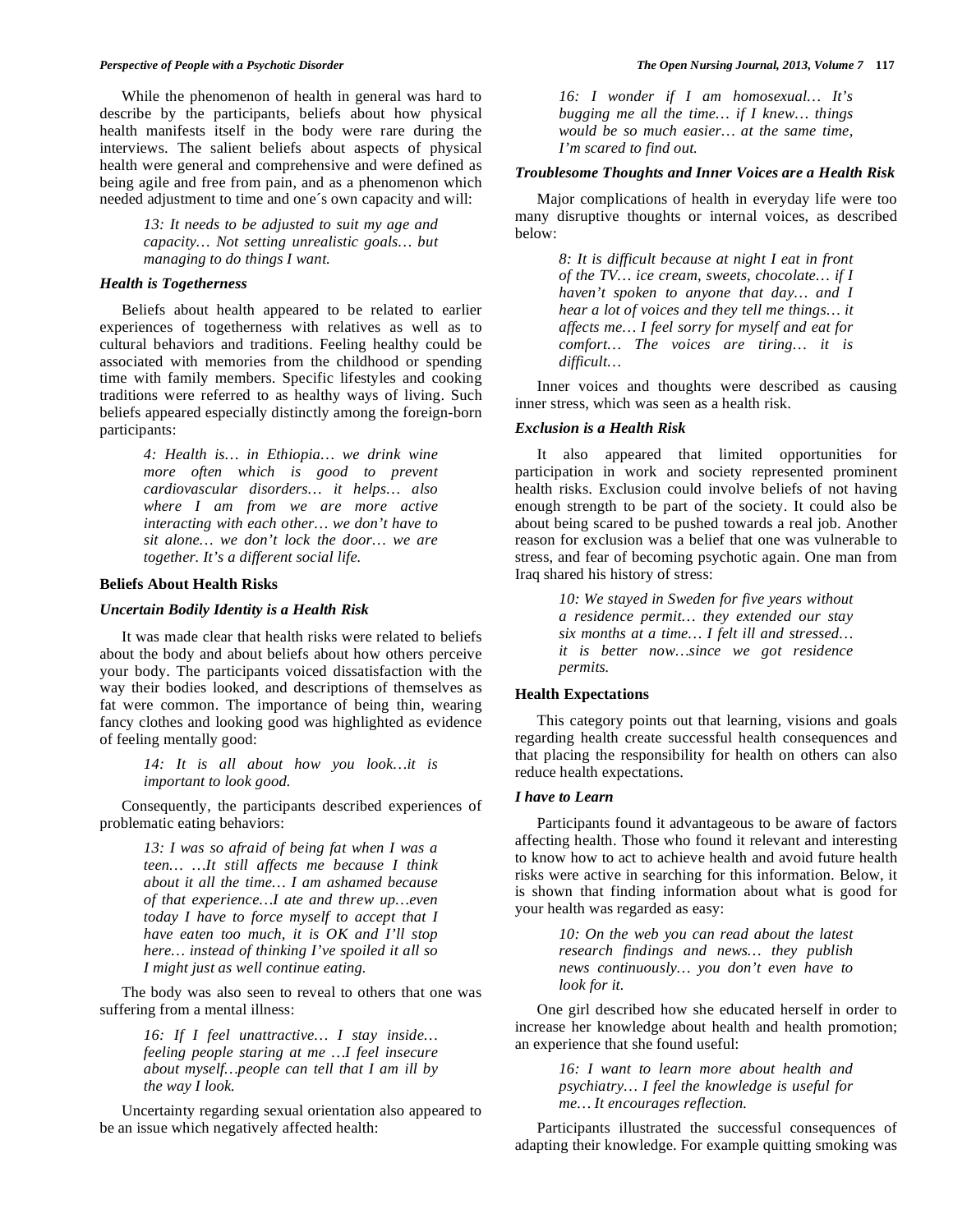described as necessary as it was believed to be bad for the health. Healthy eating and weight loss were believed to be important to avoid ill-health. Despite the knowledge about the importance of changing unhealthy habits this was experienced as difficult. Sometimes it was described as necessary to decide to accept bad blood tests as these were a consequence of unhealthy habits during a time when not feeling mentally well.

#### *Goals and Visions are Important*

 Different factors were experienced as important for future health. Motivation was found important, as well as having determination and a positive outlook on the future. One woman told how she had lost weight by being determined and making her mind up to succeed. Dreams about the future created motivation and led to success:

> *13: I have a positive outlook on the future… Dreams of good things… it is important… if I have a plan… things keep moving.*

 It was stated that creativity was fundamental to finding health strategies adapted to the individual. Inspiration from having lost weight on different diets was seen as important for motivation. It was also found good to change at the right time:

> *12: I tried different things… the GI and soup diet… I am kind of lazy… It's a matter of doing the right thing in the right phase of your life… Jogging is not for me… but aerobics is suitable for me… Right now I find myself in a phase where I can change.*

 No goals or visions for future health were found to be related to lack of inspiration or motivation, and the smallest change then seemed impossible to manage.

#### *Health Care Professionals Knows Best*

 The participants believed that they needed lifestyle changes but they had no motivation to change and they talked about external pressure as necessary in order to change:

> *16: I want to have the energy to be active… it is so hard…I need the stick and the carrot … someone to drag me out… I'm so unmotivated.*

 Respondents did not verbalize any health expectations and relied on health care professionals to take responsibility for their health:

> *7: I don't think about what's good for my health… staff point out to me what is unhealthy …and make sure I have food to eat…I choose food I like…I don't know if it is healthy food… but I think I eat what I need… otherwise BST would tell me.*

 There were participants who believed that the doctors' advice about what was not good for health was the truth, and then prescribed medicine was seen as necessary. Annual check-ups were felt to be a good thing, and some relied completely on the doctor to tell them if something was wrong with their health. Furthermore, participants relied on health care professionals to give lifestyle advice:

*9: My nurse gives me advice about what to eat and how much to exercise… to stay healthy.* 

## *I Don´t have to Worry*

 Some of the participants expressed no health expectations and showed an unconcerned attitude towards their future health and did not worry about their lifestyles. One man who smoked illustrated this clearly:

> *S: Do you smoke (smelling smoke) 1: Yes… S: How does smoking affect your health…(pause) … 1: No…I don't know if there are things that are no good for my health. …I don't think about dangerous things…I feel good.*

 Lack of health expectations involved not paying attention to unhealthy habits; for example smoking and overweight were not associated with any health risks. Furthermore, these behaviors did not cause worry when feeling good. These good feelings were described as feeling mentally calm and having no physical pain, and were seen as more important than to think of possible future health risks:

> *2: I can't figure it out… I don't know anything special that is not good for health…I don't think about my future health because I feel good at the moment.*

 Even if participants expressed awareness of unhealthy habits they did not seem to understand the real significance of these habits for their health. For example, some had increased levels of fasting glucose with a risk of diabetes but did not worry as this was not related to any pain or feelings of being unhealthy. One man told how he was prescribed medicine for his heart but did not worry because you never know what will happen in the future. It was also found that psychological health was given priority over future health or possible physical health risks:

> *5: It's relaxing to smoke…it's my way of decreasing the Haldol effect… it's good for me…I need to smoke in order to function and to manage the day… I am aware of the risks but I need to smoke to function*

#### **DISCUSSION**

 An overall positive picture of health was found despite the fact that physical health was found to be hard to verbalize and understand among people with psychotic disorders. When health was verbalized it was first conceptualized as psychological well-being, and represented as mental stability, as being able to put up with different kinds of feelings, as feeling good when with others, and as togetherness. Beliefs about how physical health manifests itself were rare, general, and comprehensive and physical health was defined as being agile and free from pain. Beliefs regarding uncertainties about bodily identity as well as limitations in opportunities for participation in work and society represented prominent health risks. Increased awareness of health risks, along with positive health expectations could result from having an interest in learning about health and health risks, and having visions and goals about health. When placing the responsibility for health in others it could cause a lack of health expectations.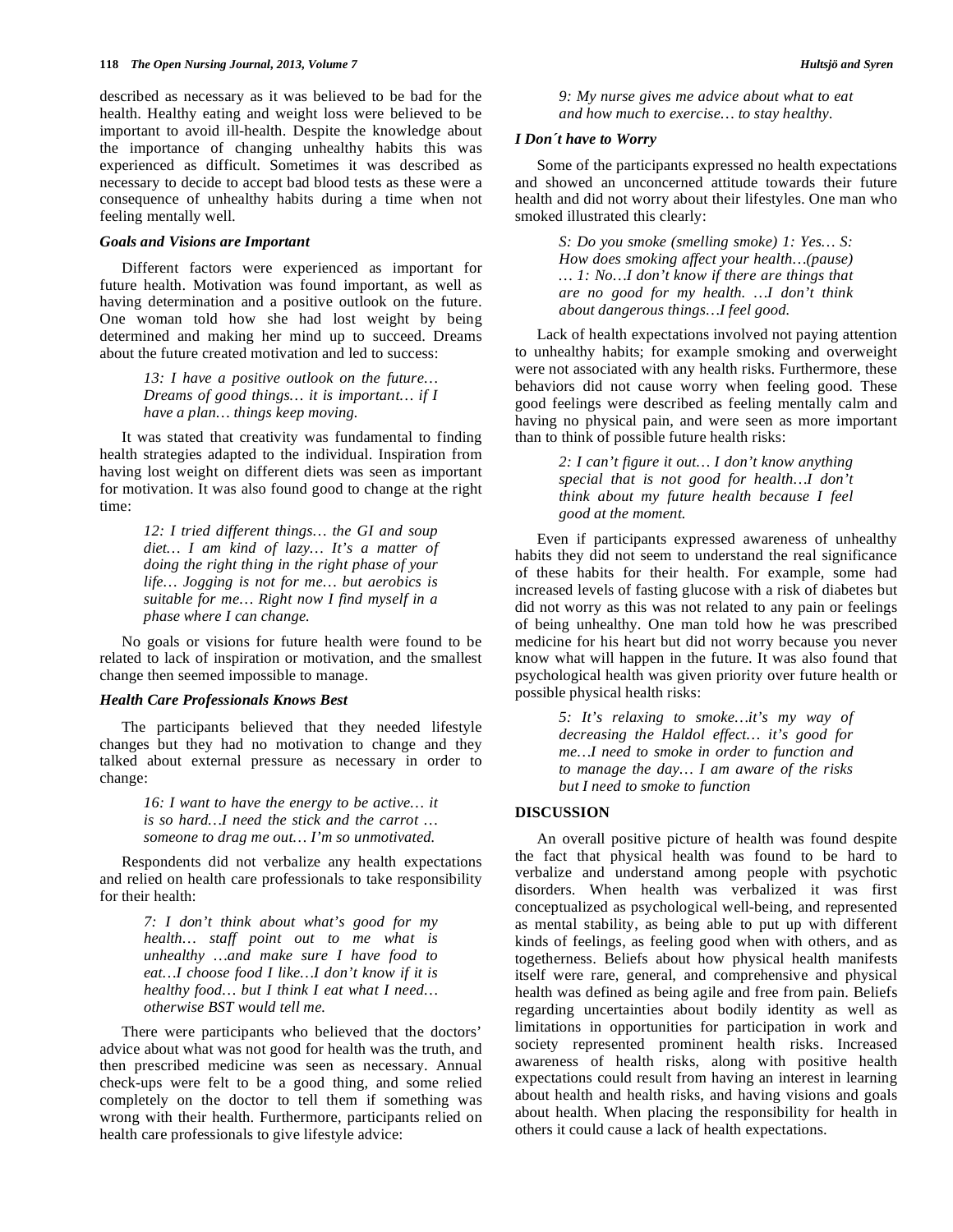The result indicates that there were generally positive health beliefs and participants mainly focused on feeling good here and now rather than worrying about possible future health risks. In other studies, people with SMI likewise have shown more positive attitudes towards physical health than the general population, while most of their clinical risk factors were above the normal parameters [9]. Previous studies illustrate that people with psychotic disorders express worry about developing diabetes due to anti-psychotic treatment [35]. Healthcare professionals need to address health issues early in the management of patients, especially those treated with anti-psychotics which increase the risk of becoming overweight [8].

 When health is found hard to verbalize and understand by persons with psychosis it points out the importance of having dialogue in mental health care, where patients have opportunities to put their thoughts and feelings into words. As health was found hard to verbalize, the health belief model could be useful as it is subject-oriented and proposes that health-related behaviors are associated with subjective experiences of illness, the severity of a potential illness, the benefits of adopting preventive action, as well as possible barriers to taking action [14].

 In this study it was shown that health first of all appeared as psychological well-being in the participants' experiences and beliefs, and that it was problematic for them to identify physical aspects of health. Maybe this can be understood as a possible reason for the known limitations among persons with SMI in recognizing and changing their own health risk behavior [18-20]. This, along with being treated less thoroughly by medical health staff [3], presents a risk that these individuals are excluded from physical care when they really need extra support. As medical health professionals are in a position to contribute to identify and support physical health among people with psychosis, there could be advantages if they have basic knowledge of the health beliefs of the group. As it has also been found that mental staff give priority to psychological well-being [36] before physical health among people with psychosis, it also seems important to motivate them to take into consideration physical health issues. Screening for and treating psychotic symptoms is an important role for mental health nurses, as psychotic symptoms drain energy from the person and prevent healthy behavior [18,37,38]. However, physical health is not to be ignored, and actions that address lifestyle and health considerations need to be included in all nursing care of people who have frequent relapses or who are psychotic for long periods of time. Based on the results of this study, nurses also need to consider the impact of troublesome thoughts and inner voices on health interventions [39]. It could be viewed as a challenge to incorporate this philosophy and train mental health nurses to address health interventions among people with psychotic disorders. The challenge is exacerbated by scarce care resources and limited time [17].

 One factor increasing the risk of physical health problems is unawareness of health risks. Based on the results of this study, health risk beliefs were not associated with physical health problems that are over-represented among persons with psychosis, such as metabolic deviations [40], cardiovascular diseases and Type 2 DM [1, 41]. Metabolic

risks were not frequently discussed; instead health risks were mainly related to uncertain bodily identity, troublesome thoughts and inner voices, and exclusion from society. Most participants in this study felt that being overweight was bad for their looks but was not a health risk. Insecurity about one's own identity and perceived external stress were seen as major threats to health. It is important to be aware that people with psychotic disorders are vulnerable to stress, and stress increases the risk of relapse [42,43]. In this study, the participants said that they continued smoking due to the positive effect on their psychological well-being, and were not concerned with health risks due to smoking. Thus, people living with psychotic disorders may face difficulties in health performance due to both psychological and physical factors.

 Wanting to learn more, along with motivation and creativity, were seen as important for positive health expectations and to encourage action to achieve health among participants, for example by quitting smoking. Successful health behaviors are based on the person's motivation to change [15]. People with SMIs who quit smoking [23] highlighted expenses due to smoking as the motivator, rather than risk of physical health problems. It was also indicated by participants in this study that they were in need of external pressure in order to make a change, which is something a nurse may not be used to. So, to motivate health behaviors, nurses need to identify what motivates the individual to perform health-behaviors, and where the individual requires pressure from his social network and/or health care staff in order to perform these health behaviors. Health expectations indicate that participants found exercise to be good for achieving health but difficult to perform. Several studies have shown that regular physical exercise is significantly beneficial on both a biological and a psychological level. Positive effects of controlled exercise include improved metabolic responses, increased quality of life, and reduced psychopathological symptoms [44]. Results from a 10-year modified group activity show that there is a relevant correlation between physical activity, quality of life, and medication treatment [45]. One way to motivate physical activities could be to support the involvement of family and friends in these activities, as the participants in this study described togetherness as contributing to wellbeing. This is in line with results from another study which also found that those with a high level of family contact appeared to experience better physical and mental health [46]. Maybe family habits are transferred into the patients´ daily lives with a positive effect on the patient's health. Thus treatment in a team setting with a holistic and multidisciplinary approach, integrating physical activity into patients' social lives, could be an effective treatment strategy and may lead to improved physical health in the group. Even though a range of interventions have been performed and evaluated worldwide [20,47-50], there has been little focus on family involvement [51], which indicates a future challenge for researchers. Individual expectations of health motivate a person to follow a particular health behavior [15]. Therefore, individuals will engage in health-related preventive behaviors based on their perceived expectations of the effectiveness of treatments [14].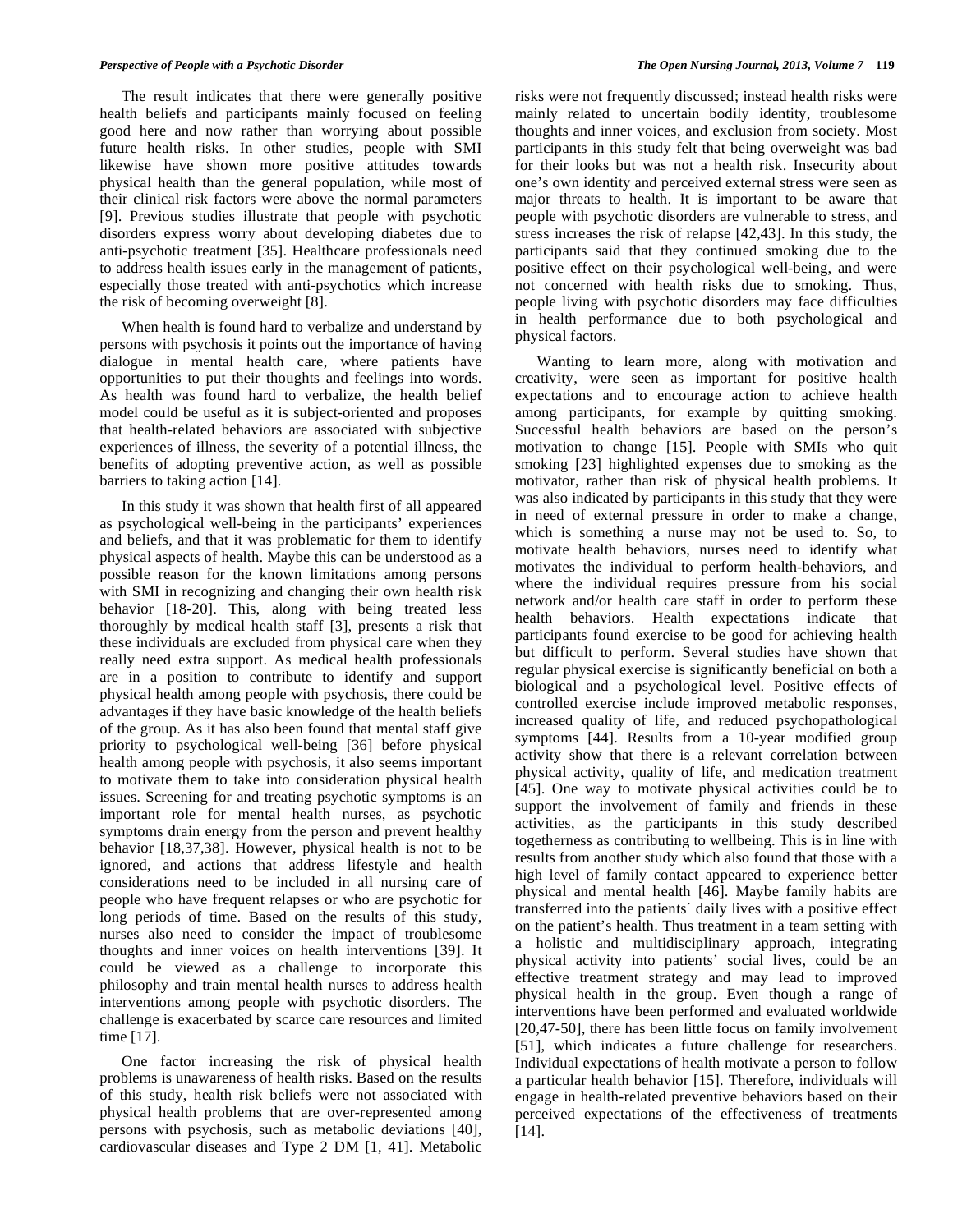In this study, some participants described how they were not worried about their health and relied on health care professionals to take responsibility for their health. According to the health belief model [14] an experienced threat towards one's own health is one of the variables causing people to change risk behaviors, but that was not the case among participants in this study who did not experience threat towards their health and therefor did not seem to understand the importance in performing healthy behavior. Similar findings were found in another study which showed how long-term psychiatric patients were less likely to engage in health promotion compared to non-psychiatric populations. This was because they were found to show lower scores for internal locus of control and higher scores for measures of external locus of control, which means that other people controlled their decisions and their lives [52]. This is suggested to be an adaptive coping mechanism among people with inexplicable episodic symptoms who modify health beliefs towards an external locus of control. People with an external locus of control need to receive adequate support to guide them towards health, as the seriousness of a mental illness is viewed as a factor hindering physical health promotion [15,53]. From the findings that the participants had beliefs that they could totally rely on health care professionals taking responsibility for their health, which may lead to no expectations of good health, empowerment stands out as a core issue in the health promotion directed at persons with SMI.

## **STUDY LIMITATIONS**

 This study is unique as it explores beliefs about health, health risks, and health expectations of people with psychotic disorders, none of which have previously been studied. However, some study limitations need to be mentioned, such as the restriction to people with psychotic disorders in outpatient care in Sweden. Thus the results may not be generalizable to all people with SMI worldwide. Nevertheless, the results provide important information on health beliefs and health expectations in a vulnerable population as a first step to understanding. To help the reader make judgments about the transferability of the results to another sample, a rich description of the characteristics of the sample, context and the research process [33,54] has been provided. When interviewing people with psychotic disorders it may be claimed they are not capable of giving informed consent [55], and that we cannot assume that the answers given are not psychotic experiences. In patientcentered care this argument is not valid as it is each patient´s right to make treatment decisions, and that does not mean professionals must agree with all of the patient´s decisions. A patient should be deflected from his or her own decisionmaking only if there is evidence of danger to the patient or others [56]. To avoid including people who could be of danger to themselves or others, mental health staff who knew the patients made a clinical assessment of their well-being, and people in an acute psychotic phase were not asked to participate. Many people suffering from a psychotic disorder have residual psychotic symptoms [42], so involving people with this experience was regarded as important in order to understand their lived reality. As mental health staff identified participants to include in the study there is a risk that only those most interested in and capable of caring for

their health were identified. Based on the broad range of backgrounds and demographics of the participants and the rich data collected we would argue that our sample includes a sufficient range of participants. One thing to reflect on is the age of the participants, which range from 34-66 years (median 48). If a younger population had been studied, further beliefs may have been found as beliefs shape and changes during the entire life process [15].

 It could be argued that using the direct content analysis approach makes the findings more likely to support previous theories, rather than being non-supportive [26]. Throughout the study, thoughts and behaviors were elicited, and the health belief model was considered suitable to explain certain health behaviors [14]. An inductive analysis was also performed in order to find experiences and patterns which could not be explained by the health belief model. The participants frequently asked questions about how to improve health. This could be seen as an interview bias. After a total understanding of the interviews was obtained, it was judged that these questions probably reflect awareness about living a healthy life, but also uncertainty about what this involves.

## **CONCLUSION**

 As physical health was found to be hard to verbalize and understand, health professionals need to support persons in putting into words their thoughts and feelings concerning physical health. Health was first of all verbalized as psychological, and from a holistic point of view physical and psychological health are inseparable and dependent on each other. In light of such understanding, the results clarify several challenges and also opportunities for changing risk behavior and for health development. Health risks were mainly related to uncertain bodily identity, troublesome thoughts and inner voices, and exclusion. Thus, there was a lack of expressed awareness of physical health risks and perceived threats towards own health, which according to the health belief model [14], is fundamental to performing lifestyle changes. As health behaviors are determined by our health beliefs, nurses play an important role in supporting people in becoming aware of the physical dimensions of their bodies as well as potential health risks. Striving to learn more about health behaviors and having goals and visions for health were important for positive health expectations, while potential hindrances to positive health expectations included not being worried about health. Nurses need to identify what motivates health behaviors and support people's participation in their own health process. Reasonable external pressure and social support in health interventions seem to help people to succeed in lifestyle changes.

#### **AUTHOR CONTRIBUTIONS**

 The first author was responsible for the study concept, design, and data collection and conducted the analysis. The second author double-checked the content of the categories, and both authors drafted the manuscript and made critical revisions of important intellectual content of the manuscript.

## **CONFLICT OF INTEREST**

 The authors confirm that this article content has no conflict of interest.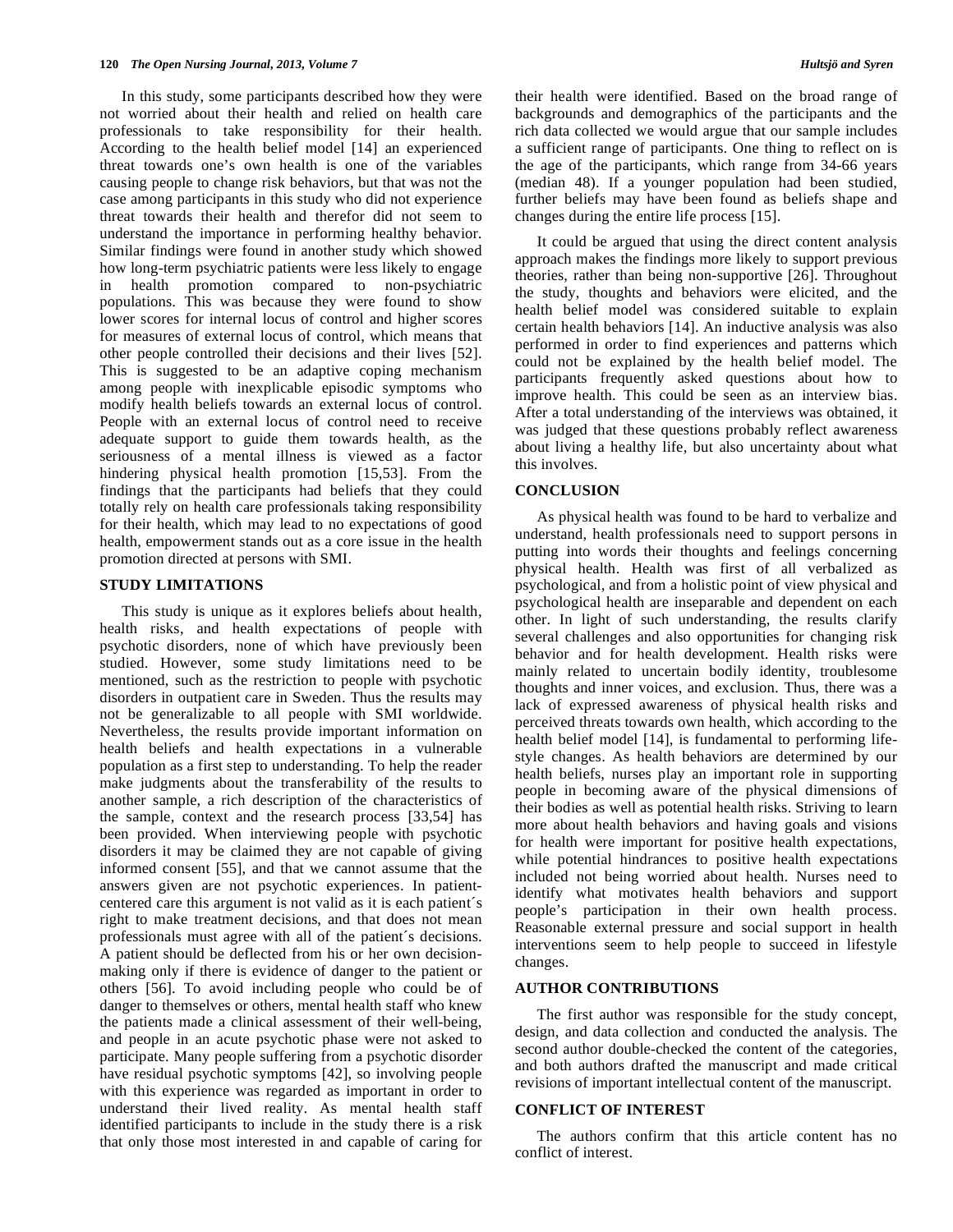#### **ACKNOWLEDGEMENTS**

 The study was performed with grants from Futurum and the Psychiatric Clinic, County Hospital, Ryhov, Jönköping, Sweden. The funders had no involvement with the design, data collection, analysis or interpretation of results.

## **REFERENCES**

- [1] Cook J. Physical Wellness: An Integral Feature of Recovery. Psychiatr Rehabil J. 2011; 34(4): 271-2.
- [2] Laursen T. Life expectancy among persons with schizophrenia or bipolar affective disorder. Schizophr Res. 2011; 131: 101-4.
- [3] Thornicraft G. Physical health disparities and mental illness: the scandal of premature mortality. Editorial paper in, Br J Psychiatry. 2011; 199: 441-2.
- [4] Druss B, Zhao L, Esenwein S, Morrato E, Marcus S. Understanding excess mortality in persons with mental illness: 17 year follow up of a nationally representative US survey. Med Care 2011; 49(6): 599-604.
- [5] Gibson, M, Carek P, Sullivan B. Treatment of co-morbid mental illness in primary care: how to minimize weight gain, diabetes and metabolic syndrome. Int J Psychiatr Med 2011; 41: 127-42.
- [6] Scott D, Happell B. The High Prevalence of Poor Physical Health and Unhealthy Lifestyle Behaviors in Individuals with Severe Mental Illness. Issues Ment Health Nurs 2011; 32(9): 589-97.
- [7] Gordon S, Ellis P. Recovery of evidence-based practice. Int J Ment Health Nurs 2013: 22(1): 3-14.
- [8] Happell B, Gray C, Hardy S, Lambert T, McAllister M, Davies C. A role for mental health nursing in the physical health care of consumers with severe mental illness. J Psychiatr Ment Health Nurs 2011; 18(8): 706-11.
- [9] Brunero S, Lamont S. Systematic screening for metabolic syndrome in consumers with severe mental illness. Int J Ment Health Nurs 2009; 18(2): 144-50.
- [10] Antai-Otong D. Metabolic Effects Associated with Atypical Antipsychotic Medications. Perspect Psychiatr Care 2004; 40(2): 70-2.
- [11] Vandyk AD, Baker C. Qualitative descriptive study exploring schizophrenia and the everyday effect of medication-induced weight gain. Int J Ment Health Nurs 2012; 21: 349-57.
- [12] Wahlbeck K, Westman J, Nordentoft M, Gissler M, Munk Laursen T. Outcomes of Nordic mental health systems: life expectancy of patients with mental disorders. Br J Psychiatry 2011; 199: 453-8.
- [13] World Health Organisation. Milestones in Health promotion, statements from Global Conferences. 2012. Retrieved from: http://www.who.int/healthpromotion/Milestones\_Health\_Promotio n\_05022010.pdf [Accessed: 10th December 2012].
- [14] Rosenstock IM, Stretcher VJ, Becker MH. Social learning theory and the Health Belief Model. Health Educ Qual 1998; 15(2): 175- 83.
- [15] Pender NJ, Murdaugh C, Parsons MA. Health Promotion in Nursing Practice. 6<sup>th</sup> ed. Upper Saddle River. NJ: Pearson / Prentice-Hall 2010.
- [16] Roberts SH, Bailey EJ. Incentives and barriers to lifestyle interventions for people with severe mental illness: a narrative synthesis of quantitative, qualitative and mixed method studies. J Adv Nurs 2010; 67(4): 690-708.
- [17] Hutchinson D, Gagne C, Bowers A, Russinova Z, Skrinar G, Anthony W. A framework for health promotion services for people with psychiatric disabilities Psychiatr Rehabil J 2006; 29 (4): 241- 50.
- [18] Edward KL, Rasmussen B, Munro I. Nursing Care of Clients Treated with Atypical Antipsychotics Who Have a Risk of Developing Metabolic Instability and/or Type 2 Diabetes. Arch Psychiatr Nurs 2010; 24(1): 46-53.
- [19] Drapalski A, Milford J, Goldberg R, Brown C, Dixon L. Perceived Barriers to Medical Care and Mental Health Care among Veterans with Serious Mental Illness. Psychiatr Serv 2008; 59(8): 921-4.
- [20] Porsdal V, Beal C, Kleivenes OK, *et al*. The Scandinavian Solutions for Wellness study - a two-arm observational study on the effectiveness of lifestyle intervention on subjective well-being and weight among persons with psychiatric disorders. Bio Med Central Psychiatr 2010; 10(42): 1-12.
- [21] Viertiö S, Tuulio-Henriksson A, Perälä J, *et al*. Activities of daily living, social functioning and their determinants in persons with psychotic disorder. Eur Psychiatr 2012; 27(6): 409-15.
- [22] Brunero S, Lamont S. Health behavior beliefs and physical health risk factors for cardiovascular disease in outpatient sample of consumers with a severe mental illness: A cross-sectional survey. Int J Nurs Stud 2010; 47: 753-60.
- [23] Dickerson F, Bennett M, Dixon L, *et al*. Smoking cessation in persons with serious mental illnesses: the experiences of successful quitters. Psychiatr Rehabil J 2010; 34(4): 311-6.
- [24] Wong MM, Chen EY, Lui SS, Tso S. Medication adherence and subjective weight perception in patient with first-episode psychotic disorder. Clin Schizophr Relat Psychoses 2011; 5(3): 135-41.
- [25] Barre L, Ferron J, Davis K, Whitley R. Healthy Eating in Persons with Serious Mental Illnesses: Understanding and Barriers. Psychiatr Rehabil J 2011; 34(4): 304-10.
- [26] Hsieh HF, Shannon S. Three Approaches to Qualitative Content Analysis. Qualitative Health Research. Qual Health Res 2005; 15(9): 1277-88.
- [27] SFS. 1982:763. The Health and Medical Services Act. Stockholm. Available at: http://www.riksdagen.se/webb nav/index.aspx?nid=39 11&bet=1982:763 [Cited: 14 June 2013].
- [28] SFS. 1991:1128. Compulsory Institutional Care Act. Stockholm. Available at: http://www.notisum.se/rnp/sls/l ag/19911128.htm [Cited: 14 June 2013].
- [29] SFS. 1993:378. Act concerning Support and Service for Persons with Certain Functional Impairments. Stockholm Available at: http://www.riksdagen.se/webbnav/index.aspx ?nid=3911&bet=19 93:389 [Cited: 14 June 2013].
- [30] SFS. 2001:453. Social Service Act. Stockholm. Available at: http:/ /www.riksdagen.se/webbnav/?nid=3911& bet=2001:45 [Cited: 14 June 2013].
- [31] World Health Organization (2010). International Statistical Classification of Diseases and Related Health Problems 10th Revision (ICD 10) Version for 2010. Available at: http://apps.w ho.int/classifications/icd10/browse/2010/en#/V [Accessed: 20 July 2012].
- [32] Weber RP. Basic Content Analysis. 2<sup>nd</sup> ed. Newbury Park, CA 1990.
- [33] Patton MQ. Qualitative research & evaluation methods.  $3^{rd}$  ed. London, Sage 2002.
- [34] World Medical Association Declaration of Helsinki. Ethical Principles for Medical Research Involving Human Subjects. 2008; Available at: http://www.wma.net/en/30publications/10policies/b3/ [Accessed: 9 March 2012].
- [35] Hultsjö S, Berterö C, Hjelm K. Perceptions of psychiatric care among foreign- and Swedish-born people with psychotic disorders. J Adv Nurs 2007; 60(3): 279-88.
- [36] Hultsjö S, Hjelm K. Community health care staff experiences of support to prevent Type 2 diabetes among persons with psychosis. Int J Ment Health Nurs 2012; 21(5): 480-9
- [37] Llorca PM. Monitoring patients to improve physical health and treatment outcome. Eur Neuropsychopharmacol 2008; 18(3): 140- 5.
- [38] El-Mallakh P. Evolving Self-Care in Individuals with Schizophrenia and Diabetes Mellitus. Arch Psychiatr Nurs 2006;  $20(2)$ : 55-64.
- [39] Leutwyler H, Wallhagen M, McKibbin C. The Impact of Symptomatology on Response to a Health Promoting Intervention among Older Adults with Schizophrenia. Impact of Schizophrenia Symptomatology 2012; 36(6): 945-55.
- [40] Foley D, Morley K. Systematic Review of Early Cardiometabolic Outcomes of the First Treated Episode of Psychosis. Arch Gen Psychiatry 2011; 68(6): 609-16.
- [41] International Diabetes Federation (IDF). Unite for Diabetes. 2011. Available at: http://www.idf.org/
- [42] Cullberg J, Bonnevie A. Dynamisk psykiatri i teori och praktik. 6<sup>th</sup> ed. (Dynamic psychiatry in theory and practice) Natur och Kultur, Stockholm. 2001.
- [43] Christine C, Gispen-de W, Lucres M, Jansen C. The stressvulnerability hypothesis in psychotic disorders: Focus on the stress response systems. Curr Psychiatry Rep 2002; 4(3): 166-70.
- [44] Knöchel C, Knöchel-Oertel V, O'Dwyer L, *et al*. Cognitive and behavioral effects of physical exercise in psychiatric patients. Prog Neurobiol 2012; 96(1): 46-68.